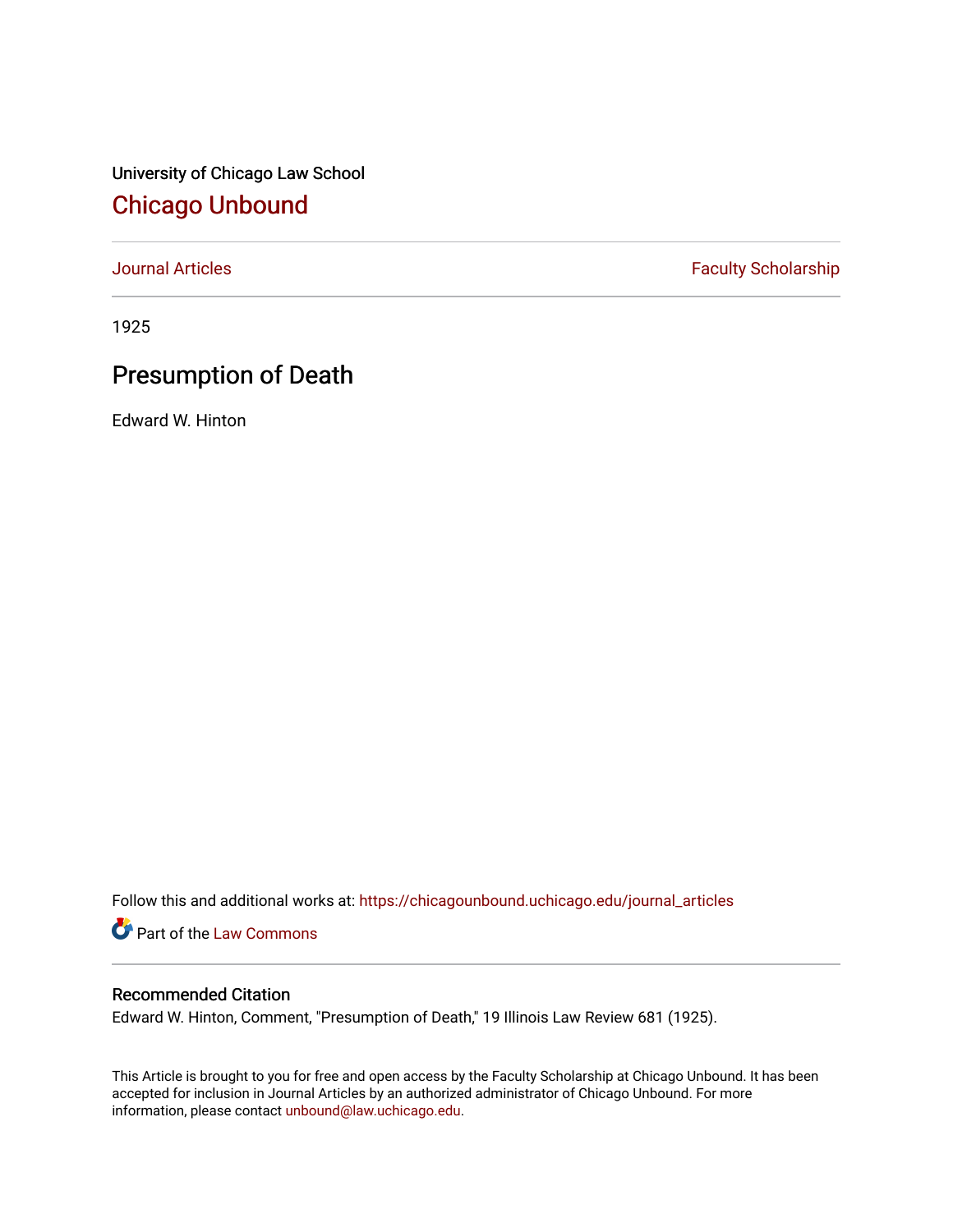**EVIDENCE-PRESUMPTION** OF **DEATH-WHEN** REBUTTED.- [Massachusetts] The wife of the alleged deceased husband filed a petition for administration on his estate. The proof in support of the petition showed that the husband left his home and family in December, 1915, under circumstances strongly indicating an intention on his part to abandon them. He had been infatuated with another woman, and both left the same day. He left a letter for his son stating that he had been miserable at home and could not live that way any longer, and that he hoped to have his son with him at some future time. Within a day or so after his departure he sent his wife the check for his automobile which had been left at a garage in New York. Neither his family nor friends heard from him after that. The petition for administration was filed in *1924,* nearly nine years after the husband was last heard from. The probate court dismissed the petition on the ground that the death of the husband had not been proved. The petitioner appealed, insisting on the usual presumption of death from seven years' absence, unheard of, etc.

The Supreme Court of Massachusetts affirmed the order of dismissal.' The basis of this ruling was that under these circumstances the presumption of death did not arise, and in the absence of satisfactory proof of death, the order of dismissal was proper. The case did not involve the question as to whether the evidence was sufficient to warrant a finding of death as a fact.

Until quite modern times the courts do not appear to have recognized any legal presumption of death from absence.

In the earlier cases there are suggestions of a presumption of the continuance of life, but none of a presumption of death.

The party whose case required the fact of death had the burden of proving it, though it was sometimes thought to result from the presumption of the continuance of life. Thus in one of the early cases,<sup>2</sup> where the plaintiff claimed as heir of several deceased persons, and the question as to who had the burden of proof arose, it was said:

"He who would prove them dead; for when it is shown that they were once alive, it will be intended that they are alive, if the contrary is not proved."

For a time at least, both in England and in some of the American states, the continuance of life was treated as a true presumption, requiring a verdict in favor of life in the absence of rebutting evidence.

When the presumption of death from absence began to develop, first as a permissible inference,<sup>3</sup> and later as a rule of law that death must be presumed from seven years' absence, unheard of, etc.,<sup>4</sup> the life and death rule came to be stated in these terms: that the presumption of life ceased at the end of seven years from the time the

<sup>1. (1925)</sup> Petition of *Talbot* 146 N. E. (Mass.) 1. 2. **(1625)** *Throgmorton v. Walton* 2 Roll. 461.

<sup>3.</sup> **(1805)** *Doe v. Jesson* 6 East. 80.

<sup>4.</sup> **(1837)** *Doe v. Nepean* 2 M. **&** W. 894.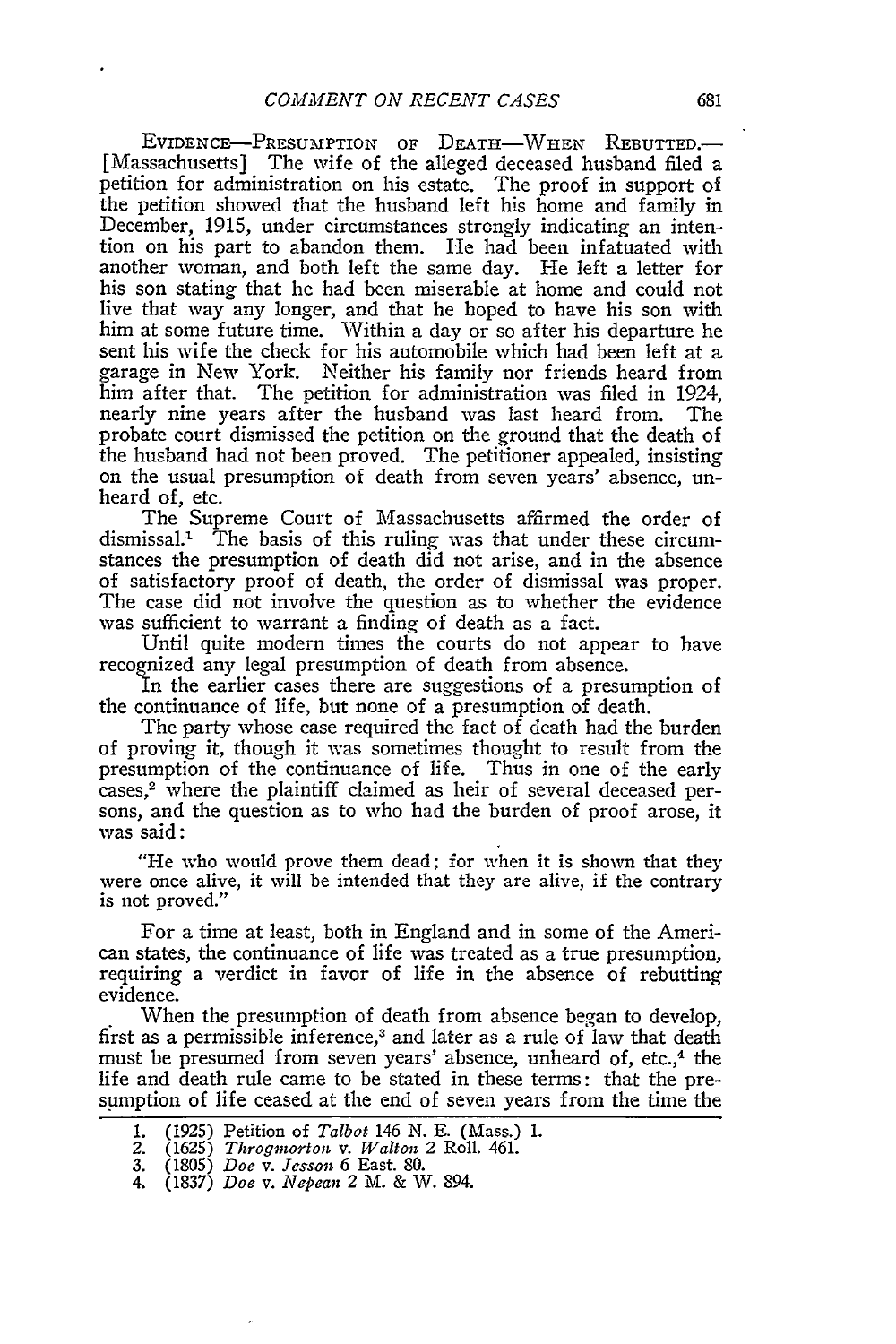absent person was last heard of, and a presumption of death then arose. **<sup>5</sup>**

Accordingly, in 1867, the Supreme Court of Illinois used the two presumptions, seven years' absence to establish death, and the continuance of life during the first seven years, to avoid the statute of limitations.<sup>6</sup>

In one of the early pauper settlement cases,<sup> $7$ </sup> the presumption of life was invoked to invalidate a second marriage.

In 1812, the husband enlisted and went on active foreign service and was never heard of afterwards; about a year after his departure the wife remarried. The second marriage was upheld on the ground of conflicting presumptions, and that the presumption of innocence destroyed the presumption of life.

In a later settlement case<sup>8</sup> the court repudiated the notion of conflicting presumptions, or that there was any legal presumption of the continuance of life, *without reference to the circumstances.* The opinion suggests that the circumstances in the *Twyning* case service in the army on the continent in 1812, and absence of all information since that time-rebutted the presumption of life and warranted an inference of death.

In two recent cases,<sup>9</sup> which are somewhat suggestive of the *Twyning* case, the Supreme Court of Illinois has gone even further.

In each an administrator sought compensation for the death of his intestate, which occurred in the course of his employment. The right to compensation depended on the survival of certain relatives named in the statute. It was a part of the administrator's case to prove the survival. In the *Keystone* case the deceased was a Serbian who had come to America shortly before the great war. In the *National Zinc Company* case the deceased came from Russian Poland about the same time. Each left relatives in his native country, who were proved to be alive about the time the war began, and no further information had been obtained at the time of the hearing, some two or three years later. The court took judicial notice that both Serbia and Russian Poland were devastated **by** war, plague, and famine.

Under these conditions the court held that there was not only no presumption of the continuance of the lives of these relatives but no basis to support a finding that these persons were alive.

In short, there could be no presumption of law or fact that life continued in view of the circumstances which made death equally, if not more, probable.

**5.** (1840) *Loring v. Steinman* 1 Metc. 204.

6. (1867) *Whiting v. Nichols* 46 Ill. 230. This'combination of the two presumptions has generally been repudiated. If the absent person, is assumed to be alive during the entire seven years, there would be no basis for a presumption of death the next day. (1869) *Phene's* Trust L. R. 5 **Ch.** 139. (1871) *Lewes'* Trust L. R. 6 **Ch.** App. Cas. 356.

7. (1819) *Rex v. Inhabitants of Twyning* 2 B. & **Ald.** 386.

8. (1835) *Rex* v. Inhab. *Harborn* 2 Ad. & Ell. 540.

9. (1919) *Keystone Steel Co. v. Ind.st. Comm.* 289 Ill. 587; (1920) *National Zinc Co. v. Indust. Coin.* 292 Ill. 598.